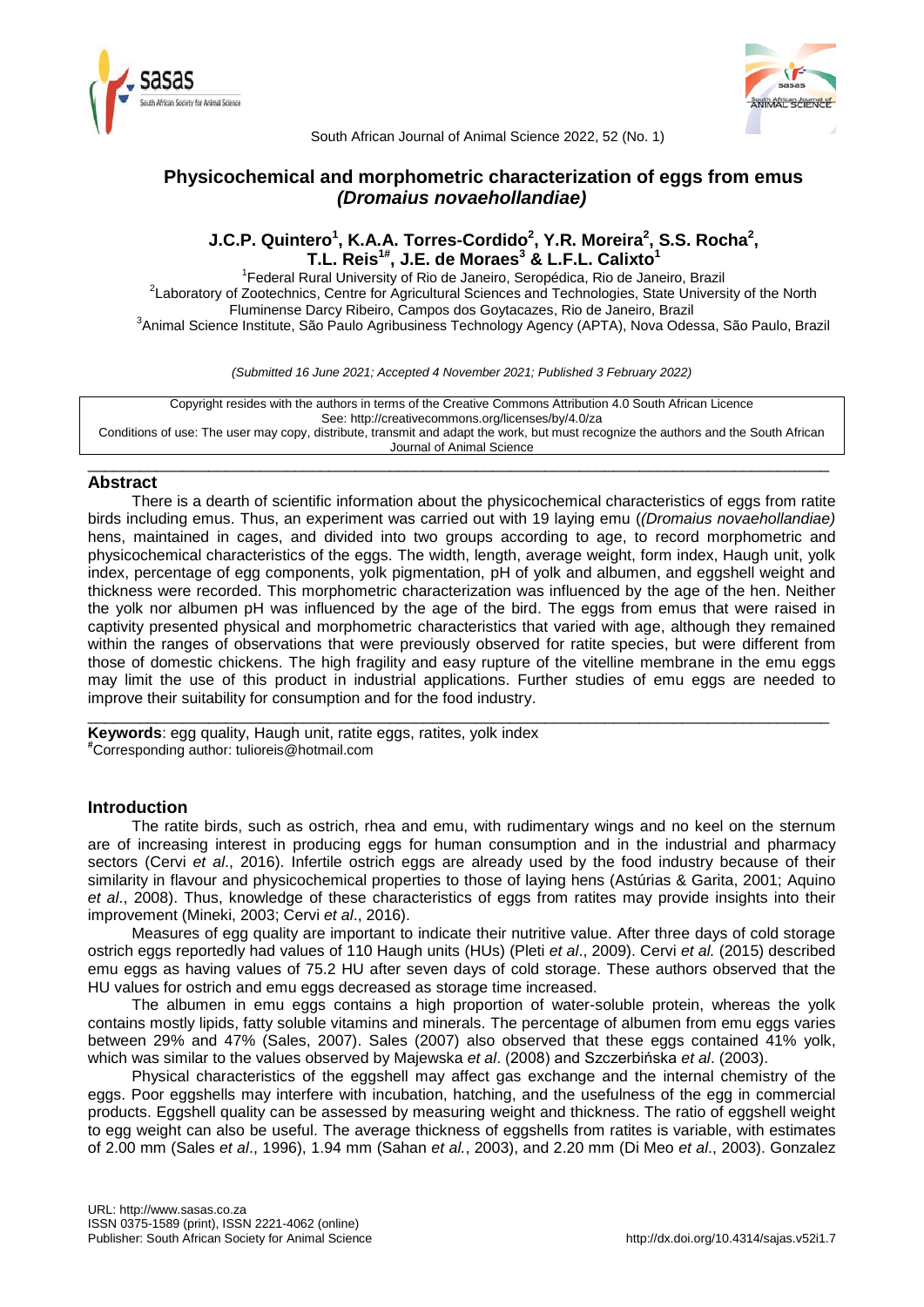*et al*. (1999) scored the quality of ostrich eggshells as a function of their thickness, namely low (<1.7 mm), average ( $>1.7$  and  $\leq 1.9$  mm) and high ( $>1.9$  mm).

There is little scientific information about the physicochemical characteristics of emu eggs in the literature. Thus, structural data from chicken eggs were used to describe eggs from emus. This study was conducted to provide benchmarks to characterize the morphometry and physicochemical quality of emu *(Dromaius novaehollandiae)* eggs.

## **Material and Methods**

The study was conducted at Darcy Ribeiro North Fluminense State University (UENF), located in Campos dos Goytacazes municipality, Rio de Janeiro, 21°45'23" S and 41°19'40" O, at an altitude of 14 m. This investigation was approved by the Ethics Committee on Animal Use of UENF (Protocol No 346, 2016).

The birds used in this study were of two age groups, approximately 2 years old and 7 years old (Table 1). Each group was housed in a paddock with covered and uncovered areas. The paddocks were equipped with 40 kg feeders and 100 L water troughs. The uncovered area had a vegetative cover of guinea grass *(Megathyrsus maximus)*. The paddocks were fenced with a 1.8 m high galvanized wire fence. One month before the eggs were collected, the birds were weighed individually.

**Table 1** Description of the two groups of emus that produced eggs for morphometric evaluation

|               |            | Gender distribution | Average weight, kg                   |                  |  |
|---------------|------------|---------------------|--------------------------------------|------------------|--|
| Group         | Age, years |                     | Male<br>Female                       |                  |  |
|               |            | 6 males, 3 females  | $38.15 \pm 3.36$                     | $36.40 \pm 2.53$ |  |
| $\mathcal{P}$ |            | 3 males, 3 females  | $39.02 \pm 2.58$<br>$34.80 \pm 0.28$ |                  |  |

Water and feed were provided ad libitum. The diet was formulated according to the nutritional requirements of emus (Scheideler & Sell, 1997) based on the nutritional values of feeds in Rostagno *et al*. (2011). The diet was manufactured at the Support Unit to Animal Science Research from the Animal Science Laboratory (LZO) of CCTA/UENF.

The eggs were collected daily and identified by group and date of collection. Immediately after collection, the eggs were transported to LZO/CCTA/UNEF to assess their morphometric and physiochemical characteristics.

The eggs were weighed on a digital balance with 0.01 g precision. After recording the morphometric traits, the eggs were broken on a glass bench for additional assessment. The eggs were sawn carefully around their equatorial circumference while trying to preserve the integrity of the eggshell membrane (Figure 1A). Then these membranes were broken carefully and the contents were deposited on a glass bench, taking care to avoid disruption of the internal structures (Figure 1).



**Figure 1** A: Emu egg cut open with a manual saw; B: Egg after breaking the eggshell membranes; C: Overhead view of egg on the glass bench; D: Profile view of egg on the glass bench

Sales *et al*. (1996) described the form index for emu eggs that was used in the present study. It was calculated as the length of shorter axis of the egg divided by the length of its longer axis. The measurements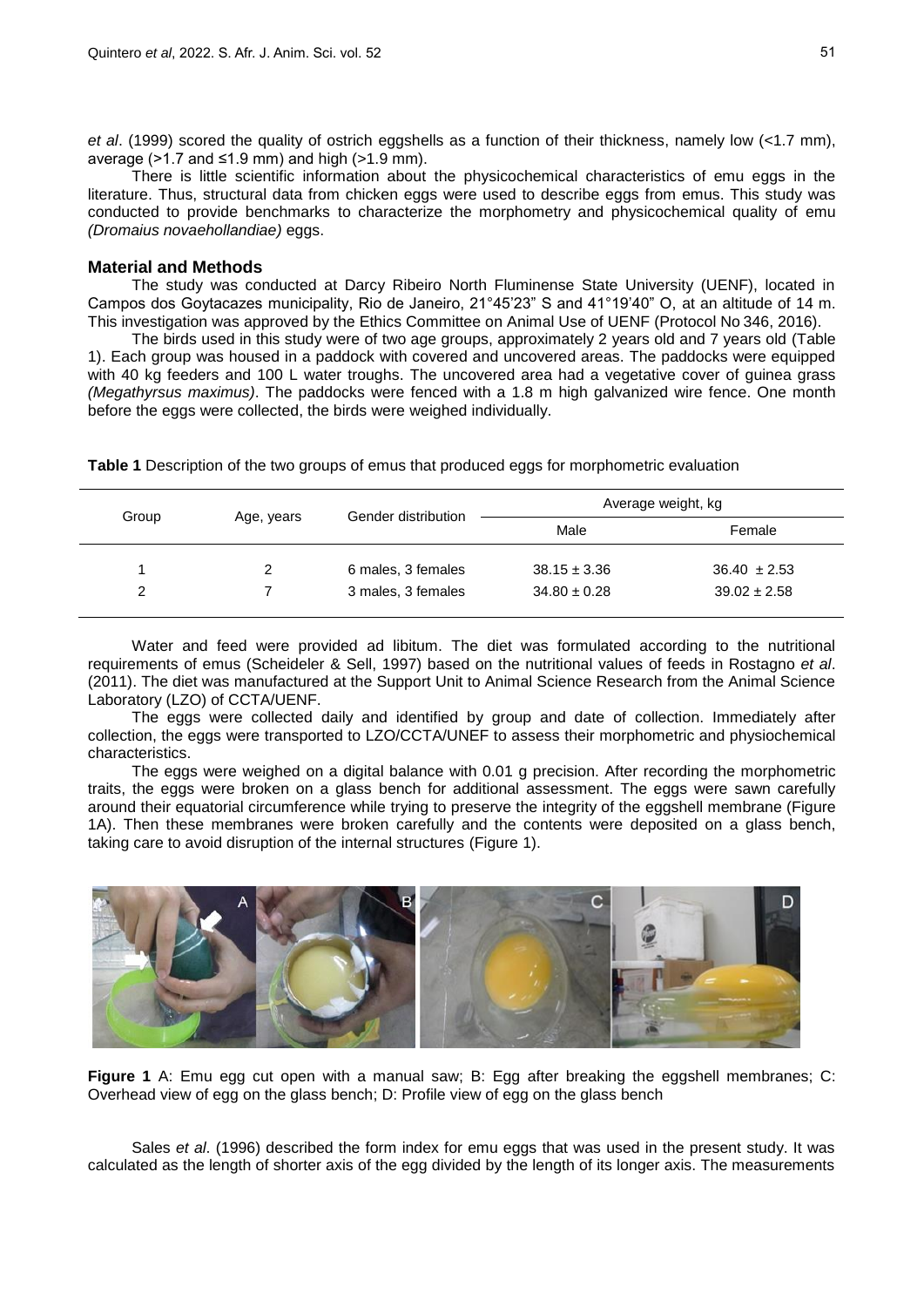were collected with a pachymeter of 0.01-mm precision. Values closer to 1 indicated more spherical eggs, whereas smaller values indicated eggs that are more elliptical.

Haught unit was determined as a function of egg weight (W, g) and the height (H, mm) of the dense albumen (Eisen *et al*., 1962).

$$
HU = 100\log(H + 7.57 - 1.7W^{0.3})
$$

The height of the albumen was measured at the insertion of the chalazas into the yolk with a tripod micrometer (Figure 2A).



**Figure 2** Measurements of A: albumen height, B: yolk height, and C: yolk diameter of emu egg

Yolk index was calculated as the ratio of its height to its diameter. After the yolk and albumen had been separated, yolk height (mm) was measured with a trivet micrometer (Figure 2B) and its diameter with a manual calliper (Figure 2C), using the chalaza insertions as reference points.

The percentages of egg components were assessed by separating the yolk from the white and weighing them on the digital balance. Eggshells were washed to remove residues of albumen and dried for 24 hours at room temperature to obtain the eggshell weight. Eggshell thickness was obtained as the average thickness of two fragments from the equatorial zone of the dried eggshell measured with a digital micrometer (Mitutoyo, Kawasaki, Kanagawa, Japan). Albumen weight was calculated as the difference between the egg weight and the sum of the yolk and eggshell weight. The percentages of the components were expressed relative to egg weight. Yolk pigmentation was evaluated from comparison with a colorimetric fan from Roche (Roche Holding AG, Basel, Switzerland).

Approximately 30 ml samples of yolk and albumen were collected in 50 ml tubes. The pH of these samples was measured with a bench digital pH meter from Watery Solutions Mpa-210 (MS Tecnopon, Piracicaba, Brazil).

The homogeneity of within-group variances was analysed with the F-test. When these variances were homogenous, differences between the groups were assessed with a non-paired t-test. When within-group variances were not homogeneous, a non-parametric test from Mann-Whitney was used at 5% probability of error to compare the means. Yolk pigmentation was analysed in a descriptive way.

## **Results and Discussion**

The width and length of the eggs differed between groups, with the younger birds producing smaller eggs (Table 2). For comparison, Di Campos *et al.* (2005) observed eggs from caged emus in Goiás, Brazil, that were 176.8 mm long and 89.4 mm wide. Sales (2007) observed eggs from emus in cages at Occidental, Australia, that were 130 mm long and 90 mm wide.

**Table 2** Morphometric characterization of eggs from groups of emus at ages two years and seven years

| Group   | Width, mm       | Length, mm        | Weight, g         | Form index, %    |
|---------|-----------------|-------------------|-------------------|------------------|
|         | $83.1 \pm 0.40$ | $118.14 \pm 0.64$ | $517.28 \pm 7.40$ | $70.33 \pm 0.21$ |
|         | $85.9 \pm 0.36$ | $126.25 \pm 0.42$ | $587.93 \pm 6.05$ | $68.05 \pm 0.32$ |
| P-value | < 0.0001        | < 0.0001          | < 0.0001          | < 0.0001         |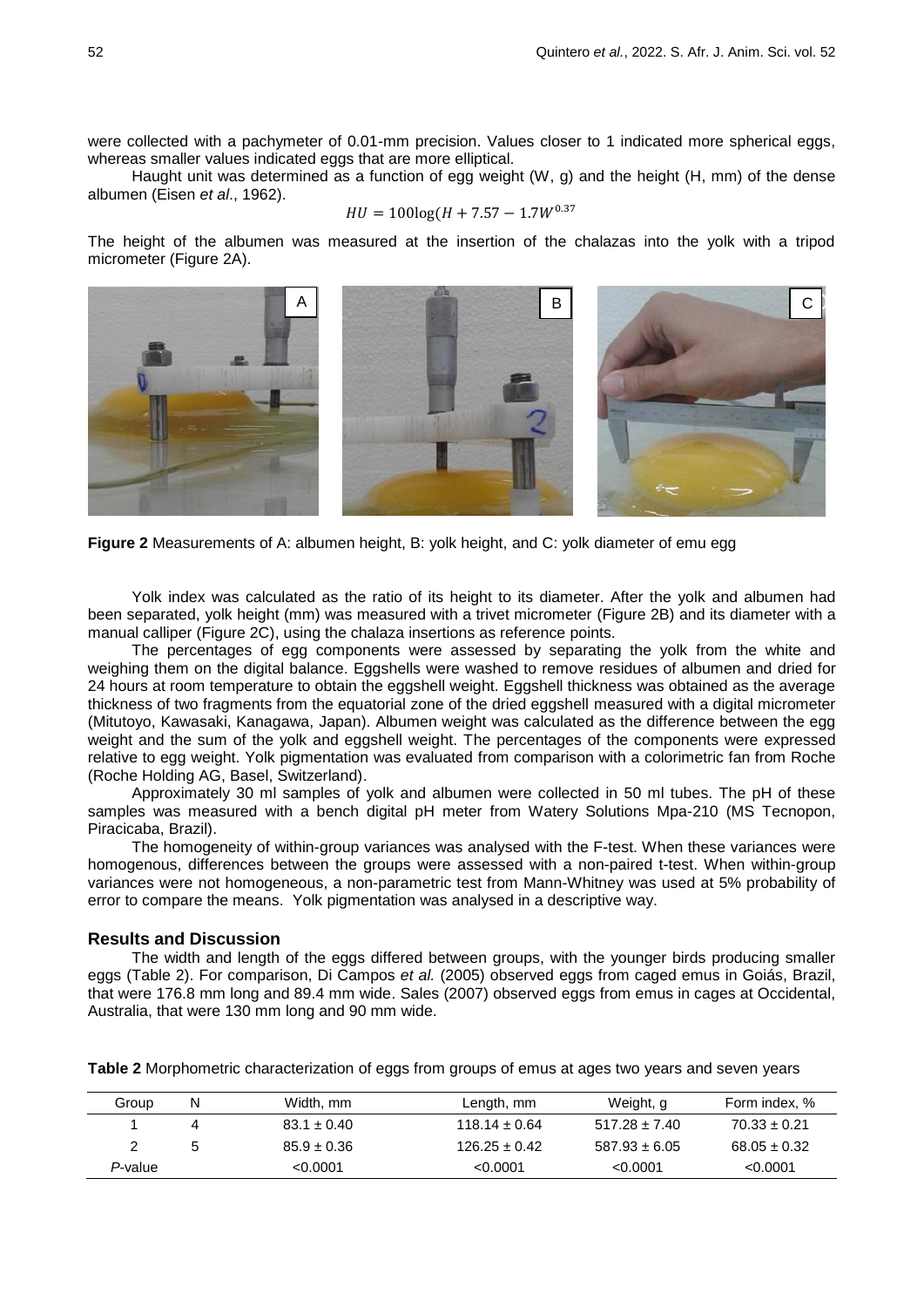Because of differences in length and width, the form index was influenced by the age of the emus, with greater values being observed for lighter eggs and those laid by younger birds. Similar results were observed by Senthilkumar *et al*. (2014), who studied eggs produced by females that were between three and nine years old. However, these results were greater than those found by Sales (2007). According to Altuntas and Sekeroglu (2008), the breaking strength of eggs from chickens depended largely on the form index, with greater strength indicated by higher values. Di Campo *et al.* (2005) reported lower values for rhea eggs than were observed in the present study.

Egg weight (Table 2) differed between the groups, with younger birds producing lighter eggs than the older ones. In the studies of Szczerbińska *et al.* (2003) and Dzialowski and Sotherland (2004) egg weights from emu hens were comparable with those produced by the older group in this study, namely 561.7 g and 586.78 g, respectively. Sales (2007) also observed similar emu egg weights to the present study (from 450 to 637 g). Senthilkumar *et al.* (2014) reported an average egg weight from emus of 488.98 g and observed an increase of 1.8 g (from 593 to 594.8 g) when comparing eggs produced by three-year-old hens with those of seven-year-old hens.

The weight of the eggshell was similar between the groups (Table 3). Christensen *et al.* (1996), who studied ostrich eggshells, observed an average weight of 245 g. Majewska *et al.* (2008) reported an egg weight of 57.4 g from emus at two years old. Similarly, Santos *et al.* (2007) that did not observe any difference in eggshell weight between younger and older chicken hens. In chickens, there was a constant deposition of calcium carbonate per unit of area of the egg, regardless of hen age. The amount of calcium that is mobilized to form the eggshell does not change with age (Ahmadi & Rahimi, 2011).

Despite the similarity in weight of eggs, the percentage of eggshell was influenced by the group. Younger birds produced eggs with relatively more shell. Majewska *et al.* (2008) observed that egg weight and percentage eggshell were not influenced by the age of emus they studied. Sales (2007) and Majewska *et al*. (2008) observed percentages of shell from emu eggs that were similar to those in the present study. In ostrich and rhea eggs, the observed percentages of eggshell were higher, namely 16.48% according to Christensen *et al.* (1996) and 16.6% according to Cervi *et al.* (2015).

Eggshell thickness was influenced by age. The older birds laid eggs with thinner shells. These emus laid larger eggs compared with the younger group, but there was no difference in the total weight of the eggshells. This also occurs in chicken eggs in which the volume of the egg increases, but the eggshell weight does not increase at the same rate (Ahmadi & Rahimi, 2011). Regardless of the age of the birds, the

| Group         | N | EW, q            | ET. mm            | EP. %            | ETA, cm <sup>2</sup> | EV, cm <sup>3</sup> |
|---------------|---|------------------|-------------------|------------------|----------------------|---------------------|
|               | 4 | $68.67 \pm 0.87$ | $1.156 \pm 0.008$ | $13.30 \pm 0.12$ | $302.28 \pm 2.86$    | $34.96 \pm 0.38$    |
| $\mathcal{P}$ | 5 | $69.07 \pm 0.75$ | $1.063 \pm 0.008$ | $11.72 \pm 0.09$ | $329.87 \pm 2.17$    | $35.08 \pm 0.35$    |
| P-value       |   | 0.7557           | < 0.0001          | < 0.0001         | < 0.0001             | 0.8082              |

**Table 3** Physical characteristics of eggshells from emu eggs between two reproduction groups aged two and seven years

EW: eggshell weight, ET: eggshell thickness, EP: eggshell percentage; ETA: eggshell total area, EV: egg volume

amount of mobilized calcium to form the eggshell was similar, resulting in lower deposition of calcium carbonate per unit of area (Ahmadi & Rahimi 2011). Majewska *et al.* (2008) did not observe any differences in eggshell thickness from emus at 5, 6, and 7 years old. These findings corroborated those of Senthilkumar *et al.* (2014) who studied the same females over seven years and did not observe differences among the eggshells. The thickness of shells for eggs from emus in the present study, namely 1.156  $\pm$  0.008 and 1.063  $\pm$ 0.008, was less than the corresponding results for ostrich with average values of 0.85 mm (Di Campos *et al*., 2005), 1.95 mm (Pleti, 2009), 1.77 mm (Gamba *et al.*, 2012), and 2.13 mm (Szczerbińska *et al.*, 2003. The results of the present study were also lower than the observations of Cervi *et al.* (2015) (1.22 mm) for emu eggs.

Total eggshell area was influenced by the age of the emu hens, with the older birds producing lager eggs than younger hens (Table 3). The total eggshell area observed in this study was similar to the 337  $\text{cm}^2$ observed by Sales (2007). The volume of the egg was not influenced by the age of the emu hen. These results were similar to the findings of Sales (2007), which was 37.07  $\text{cm}^3$ .

Age group did not influence the HU values of emu eggs (Table 4). However, HU values deteriorated with age (Lemos *et al*., 2014). Nevertheless, the HU may improve after a break in egg production, as the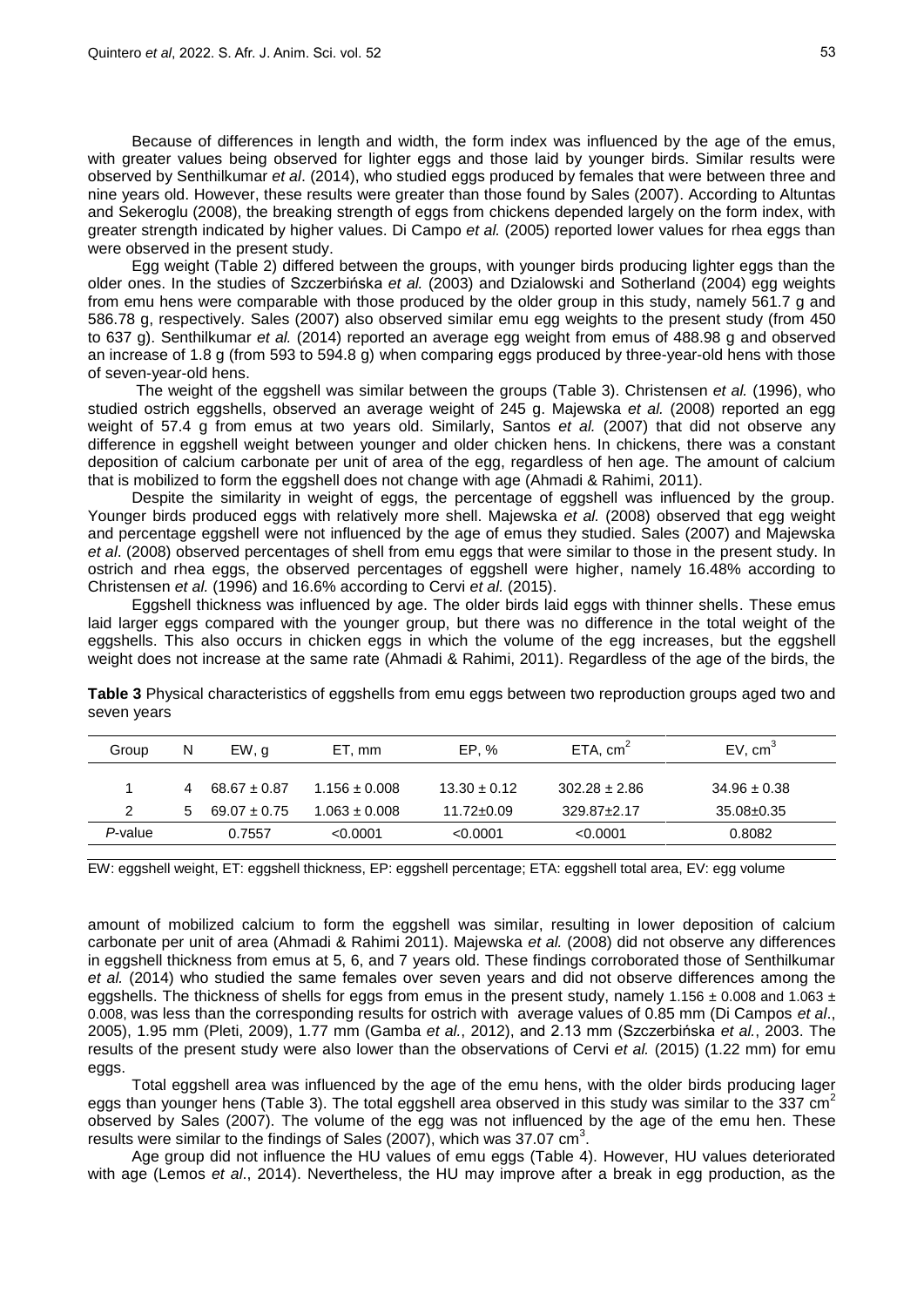forced moult is a rest period for the reproductive organs. In emus, this natural rest period is from eight to nine months. This interval may have influenced the maintenance of higher HU values in the present study. According to USDA (2009), when the HU of hen eggs exceeds 72, the egg quality is regarded as being excellent. The present results were similar to those of Cervi *et al.* (2015), who studied rhea eggs. However, the present results (Table 4) were lower than those of Pleti *et al.* (2009) for ostrich eggs.

| Group   |                |                 | Haugh unit Yolk index Yolk weight, g % Albumen |                                             |        | <sup>Yolk</sup> Pigmentation | Yolk pH | Albumen pH                      |
|---------|----------------|-----------------|------------------------------------------------|---------------------------------------------|--------|------------------------------|---------|---------------------------------|
|         |                |                 |                                                |                                             |        |                              |         |                                 |
|         | 74.3 2 4.7     | $0.31 \pm 0.01$ | $197.6 \pm 5.4$                                | $48.1 \pm 0.4$ $38.5 \pm 0.4$ $2.5 \pm 0.1$ |        |                              |         | $6.57 \pm 0.03$ $7.83 \pm 0.05$ |
|         | $85.3 \pm 3.8$ | $0.27 \pm 0.04$ | $251.0 \pm 6.6$                                | $46.4 \pm 0.9$ $41.9 \pm 0.9$ $2.4 \pm 0.1$ |        |                              |         | $8.06 \pm 1.5$ $7.93 \pm 0.05$  |
| P-value | 0.0778         | < 0.0001        | < 0.0001                                       | 0.1541                                      | 0.0004 | $\overline{\phantom{a}}$     | 0.0885  | 0.1666                          |

**Table 4** Physiochemical characteristics of emu eggs between groups of hens aged 2 and 7 years

Lower weight yolks were observed in eggs laid by the younger birds. Santos (2007) observed an increase of 15.29% in the yolk weight in eggs produced by older broiler hens compared with younger birds. Dzialowski and Sotherland (2004) reported that three- to seven-year-old emu hens produced eggs with an average yolk weight of 237 g, which was heavier than in the present study (Table 2). The yolk weight in other ratite species varied from 179.5 to 330.9 g (Szczerbińska *et al*., 2003).

Greater values of yolk index were observed in the younger group of hens compared with their older counterparts. Results varying from 0.17 to 0.37 were found in the literature, from both caged emus and those produced under range-free systems (Sales, 2007; Szczerbińska *et al.,* 2003; Senthilkumar *et al*., 2014.; Al Obaidi & Shahrazad, 2015). Ordónez (2005) reported that a yolk index of laying hens below 0.25 indicated a fragile yolk. The values observed in the present study, namely  $0.31 \pm 0.01$  and  $0.27 \pm 0.04$ , and particularly for the older emus, approached this benchmark. The yolks often broke during the characterization of the eggs, demonstrating their fragility.

The percentage of albumen was not influenced by group. These results were similar to those of Majewska *et al*., (2008), who did not find out differences in percentage of albumen in eggs that were laid by five-, six- and seven-year old birds. Conversely, the age of laying hens did influence the albumen, with older hens producing relatively less of this component (Ahmadi & Rahimi 2011). The results of this present study were similar to the findings of Sales (2007) which varied from 29% to 47%. Szczerbińska *et al*. (2003) found that emu eggs contained an average of 47.7% albumen. Majewska *et al.* (2008) observed 44.11% albumen in emu eggs. These results were greater than those of the present study. Compared with eggs and those of other species of ratites, the results from this study were lower than those described by Christensen *et al.*  (1996), at about 53.9%, and by Szczerbińska *et al.* (2003) at about 58.8%. Cervi *et al.* (2015) observed a percentage of albumen of 51.6% in rhea eggs.

The percentage of yolk (Table 4) was influenced by the age of the birds. As hens become older, the percentage of yolk in their eggs rises (Padhi *et al.*, 2013). However, Majewska *et al*. (2008) did not find any differences in the percentage of yolk in eggs from mature emus. Numerically, the percentages of yolk observed in the present study (38.5  $\pm$  0.4 1 for Group and 41.9  $\pm$  0.9 for Group 2) (Table 4) corroborated the findings of Szczerbińska *et al.* (2003) (38.1%), Sales (2007) (41%) and Majewska *et al.* (2008) (41.94%). However, these results were greater than those observed in other species of ratites, including ostrich (Christensen *et al.*, 1996) and rhea (Szczerbińska *et al.*, 2003). Takeuchi and Nagashima (2010) described the yolk to albumen ratio from emu eggs as 1 : 1, whereas Christensen *et al.* (1996) observed a ratio of 2 : 1 for ostrich eggs. Mathematically, the percentage of yolk must increase with a decrease in the amount of albumen and vice versa (Padhi *et al.*, 2013). Therefore, these results might explain the fragility of the yolk.

Yolk pigmentation (Table 4) was not influenced by the age of the group. Majewska *et al.* (2008) did not observe differences in the yolk colour of eggs produced by emus at five, six, and seven years old. Eggs produced by birds in paddock systems may present more pigmented yolks, because of access to green forage and other vegetable materials that are rich in carotenoids (Rizzi & Marangon, 2012). Majewska *et al.* (2008) observed low values (4.81) of yolk pigmentation intensity (on the Roche scale) when emus were produced that received diets composed of barley, corn, oats, and soy and wheat bran without access to grazing. However, these values were higher than those found in the present study. Although the emus had been fed a diet that contained corn and had free access to pasture, they produced yolks extremely pale.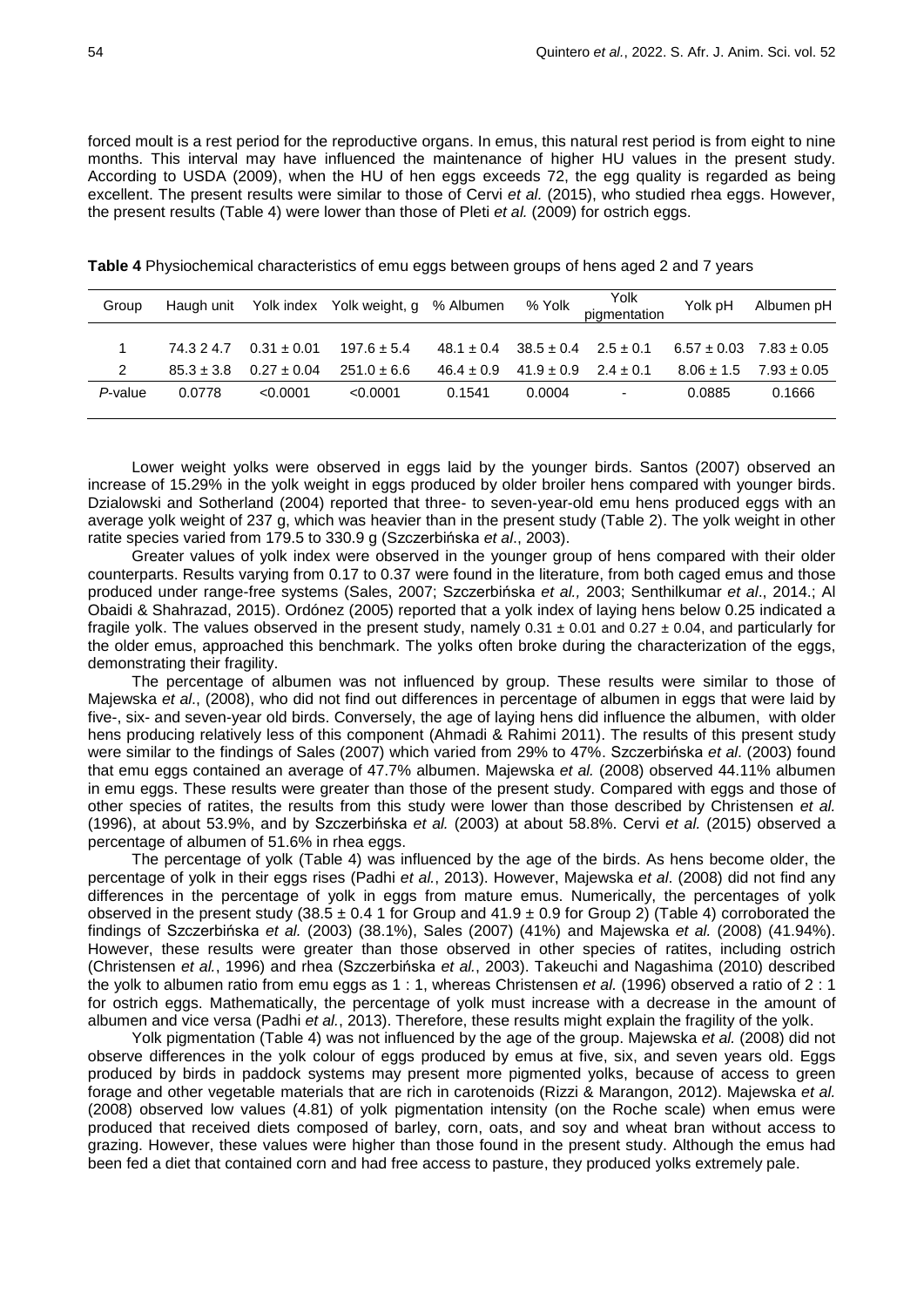Age did not influence the pH values of yolk and albumen of emu eggs (Table 4). The yolk pH was more alkaline than reported in yolks produced by rheas, ostrich, and laying hens, which ranged between 6.34 (Cervi *et al*., 2015), 6.20 (Aquino *et al*., 2008), and 6.00 (Saccomani *et al*., 2019), respectively. Moreover, the albumen pH was more acidic than that reported in eggs produced by rheas and ostriches, which ranged between 8.56 (Cervi *et al*., 2015) and 8.05 (Aquino *et al*., 2008), and 8.2 to 9.0 for chicken eggs (Saccomani *et al*., 2019).

## **Conclusions**

Eggs from emus that were raised in captivity presented physical and morphometric characteristics that varied with age, but remained within the norms for ratite species, and distinguished these species from domestic chickens. The high fragility and easy rupture of the vitelline membrane observed in emu eggs may limit the use of this product in certain industrial applications. Further studies with emu eggs are needed to improve their suitability for consumption and for the food industry.

#### **Acknowledgements**

To the Federal Rural University of Rio de Janeiro (UFRRJ) and the State University of the North Fluminense Darcy Ribeiro (UENF) for the opportunity of Master of the first author. This study was partial funded by the Brazilian Federal Agencies: "Coordenação de Aperfeiçoamento de Pessoal de Nível Superior" (CAPES), Brazil – Finance Code 001.

### **Authors' Contributions**

JCPQ, KAAT-C, YRM, SSR were responsible for animal management, data collection and laboratory analyses. JCPQ, KAAT-C, TLR, JEM and LFLC were responsible for statistical analysis and writing the scientific paper. All authors revised the manuscript critically and approved of the final version.

#### **Conflict of Interest Declaration**

The authors declare that there was no conflict of interest.

### **References**

Ahmadi, F. & Rahimi F., 2011. Factors affecting quality and quantity of egg production in laying hens: A review. World Appl. Sci. J. 12, 372-384.

- Altuntaş, E. & Şekeroğlu, A., 2008. Effect of egg shape index on mechanical properties of chicken eggs. J. Food Eng. 85, 606-612. DOI: 10.1016/j.jfoodeng.2007.08.022
- Aquino, J.S., Silva, J.A, Caldas, M.C.S. & Mascarenhas, R.J., 2008. Proximate and sensory evaluation of fresh pasta spaghetti type made with dehydrated ostrich egg. Rev. Ceres, 55, 173-178.
- Asturias, L. & Garita, A., 2001. Feasibility study of the establishment of a farm for the raising and sale of ostrich (*Struthio camelus*) in Guatemala. Escuela de Agricultura de la Región Tropical Húmeda-EARTH, Costa Rica.
- Cervi, R.C., Cavallieri, Â.L.F., Café, M.B. & Andrade, M.A., 2016. Physical, chemical and microbiological characteristics of ratite eggs - Review. Rev. Ciênc. Vet. Saúde Públ.3, 107-116. http://dx.doi.org/10.4025/revcivet.v3i2.34136
- Cervi, R.C., Rezende, C.S.M.E., Miranda Araújo, L.B., Andrade, M.A., Magno, L.L. & Café, M.B., 2015. Effects of storage on physico-chemical parameters and quality of greater *rhea (Rhea americana)* eggs. Avian Biol. Res. 8, 175-178. DOI: 10.3184/175815515X14371323586234
- Christensen, V.L., Davis, G.S. & Lucore, L.A., 1996. Eggshell conductance and other functional qualities of ostrich eggs. Poult. Sci. 75, 1404-1410. DOI: 10.3382/ps.0751404
- Di Campos, M.S., Carvalho, I.D., Braga Filho, A.C., Reíssa Alves, V., Matos, M.S. & Savastano Júnior, H., 2005. Estimation of correlations between morphometric measurements, egg weight and weight of captive rhea chicks. Cienc. Rural. 35, 678-683. DOI: 10.1590/S0103-84782005000300031
- Di Meo, C.D., Stanco, G., Cutrignelli, M.I., Castaldo, S. & Nizza, A., 2003. Physical and chemical quality of ostrich eggs during the laying season. Br. Poult. Sci. 44, 386-390. DOI: 10.1080/0007166031000085580
- Dzialowski, E.M. & Sotherland, P.R., 2004. Maternal effects of egg size on emu *(Dromaius novaehollandiae)* egg composition and hatchling phenotype. J. Exp. Biol. 207, 597-606. DOI: 10.1242/jeb.00792

Eisen, E.J., Bohren, B.B. & McKean, H.E., 1962. The Haugh unit as a measure of egg albumen quality. Poult. Sci. 41, 1461-1468. DOI: 10.3382/ps.0411461

Gamba, J.P., Sabino, N.S., Garcia Neto, M. & Souza, W.M.D., 2012. Morphological characteristics of the ostrich egg shell. Pesq. Vet. Bras. 32, 96-98. DOI: 10.1590/s0100-736x2012000100016

Gonzalez, A., Satterlee, D.G., Moharer, F. & Cadd, G.G., 1999. Factors affecting ostrich egg hatchability. Poult. Sci. 78, 1257-1262. DOI: 10.1093/ps/78.9.1257

- Lemos, M.J., Calixto, L.F.L., Reis, T.L. & Rêgo, R.S., 2014. Quality of semi-heavy laying eggs of different ages stored at different temperatures. Rev. Acad. Ciênc. Anim. 12, 133-140. DOI: 10.7213/academica.12.02.AO07
- Majewska, D., Szczerbinska, D., Tarasewicz, Z., Ligocki, M., Danczak, A., Nedzusiak, L.S. & Sammel, A., 2008. Agerelated changes in the quality of emu (*Dromaius novaehollandiae*) eggs. Arch. für Geflugelkunde. 72, 168-173. https://www.researchgate.net/publication/289213075\_Agerelated\_changes\_in\_the\_quality\_of\_Emu\_Dromaius\_no vaehollandiae\_eggs